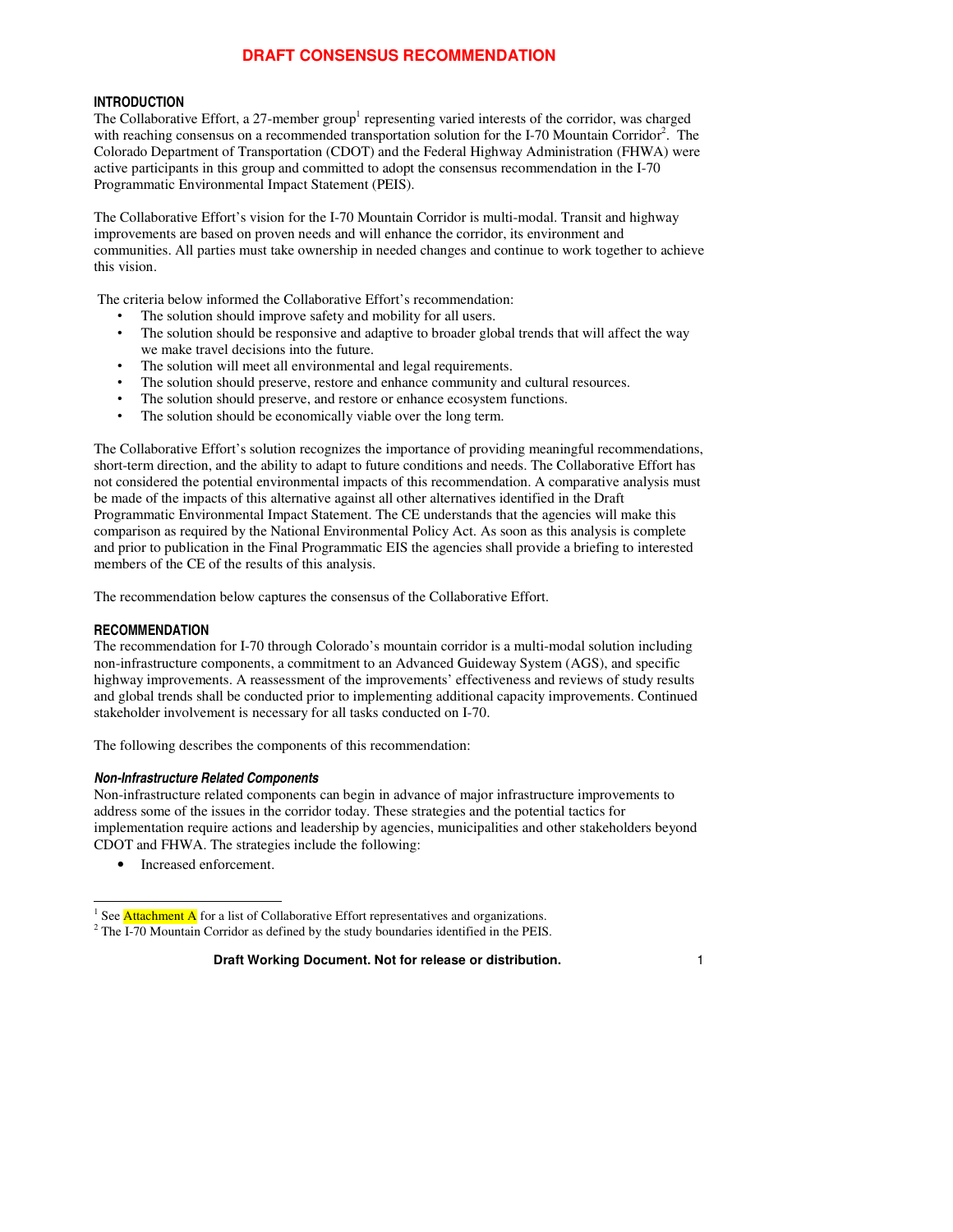- Bus service in mixed traffic.
- Programs for improving truck movements.
- Driver education.
- Expanded use of existing transportation infrastructure in and adjacent to the corridor.
- Use of technology advancements and improvements which may increase mobility without additional infrastructure.
- Traveler information and other intelligent transportation systems.

Transportation Demand Management (TDM) strategies:

- Shift passenger and freight travel demand by time-of-day and day-of-week.
- Convert day-trips to overnight stays.
- Promote high occupancy travel and public transportation.
- Convert single occupancy vehicle commuters to high occupancy travel and/or public transportation.
- Implement transit promotion and incentives.

### *Advanced Guideway System*

An Advanced Guideway System (AGS) is a central part of the recommendation and includes a commitment to the evaluation and implementation of AGS within the corridor, including a vision of transit connectivity beyond the study area and local accessibility to such a system. including defining roles and responsibilities for implementation

Additional information is necessary to advance implementation of an AGS system within the corridor:

- Feasibility of high speed rail passenger service.
- Potential station locations and local land use considerations.
- Transit governance authority.
- Alignment.
- Technology.
- Termini.
- Funding requirements and sources.
- Transit ridership.
- Potential system owner/operator.
- Interface with existing and future transit systems.
- Role of AGS in freight delivery both in and through the corridor.

Several studies currently underway will provide further information to assist stakeholders with evaluation and implementation of AGS. CDOT is committed to provide funding for studies in support of the additional information needs to determine the viability of the AGS. The implementation plan included in the Final Programmatic Environmental Impact Statement will identify roles and responsibilities, including actions and leadership required by agencies, municipalities and other stakeholders beyond CDOT and FHWA.

### *Highway Improvements*

Highway improvements are needed to address current corridor conditions and future demands. These improvements must be planned considering all elements of the recommendation. The following safety, mobility, and capacity components are not listed in order of priority, are not subject to the parameters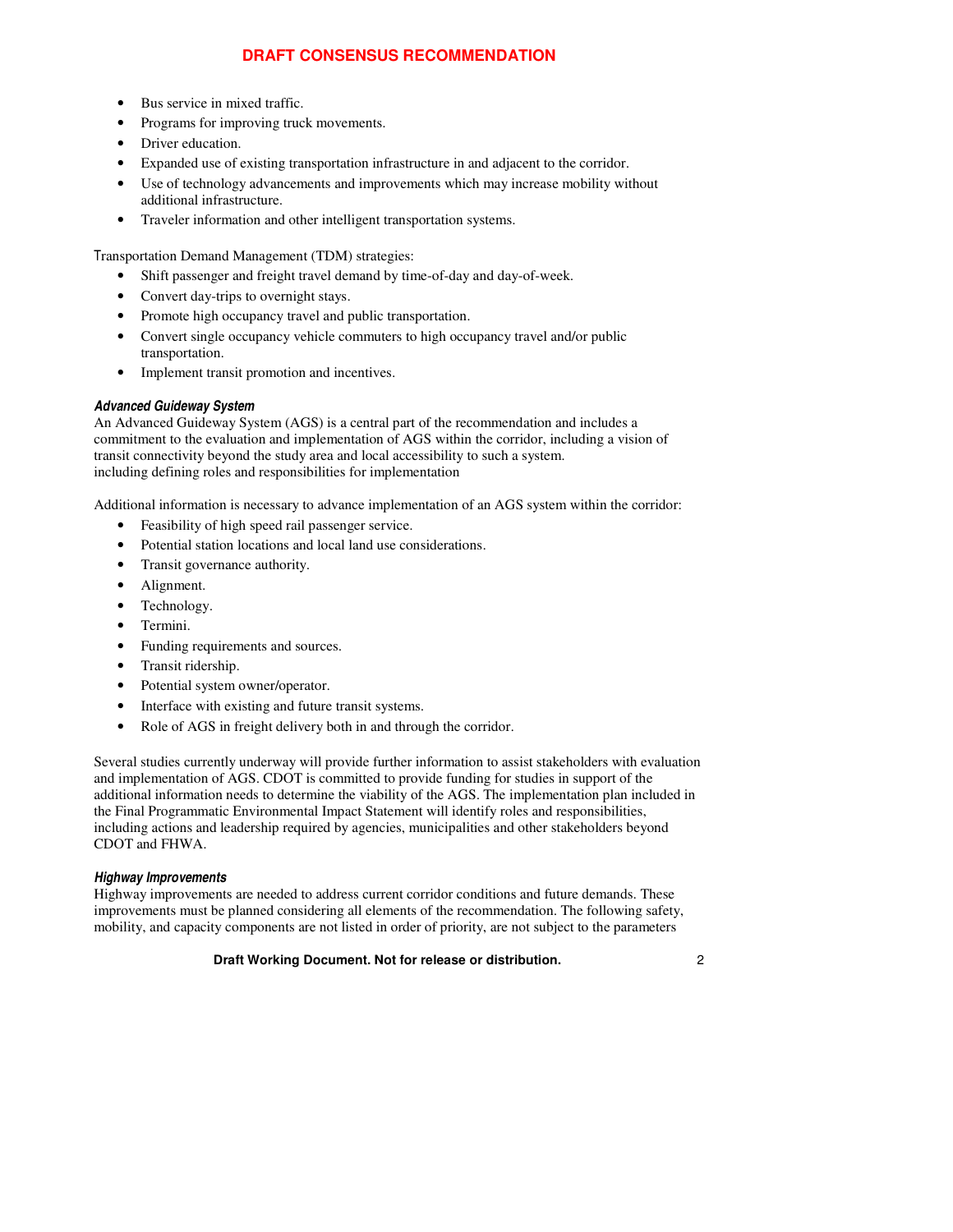established for future capacity improvements identified in the latter part of this document, do not represent individual projects and may be included in more than one description<sup>3</sup>:

*Specific Highway Improvements*

- A six-lane component from Floyd Hill through the Twin Tunnels including a bike trail and frontage roads from Idaho Springs East to Hidden Valley and Hidden Valley to US 6.
- Empire Junction (U.S. 40/I-70) improvements.
- Eastbound auxiliary lane from the Eisenhower Johnson Memorial Tunnel (EJMT) to Herman Gulch.
- Westbound auxiliary lane from Bakerville to the EJMT.

#### *Other Highway Projects*

- Truck operation improvements such as pullouts, parking and chain stations.
- Safety and capacity improvements west of Wolcott. • Eastbound auxiliary lane from Frisco to Silverthorne. • Safety and capacity improvements at Dowd Canyon. Interchange improvements at the following locations: - East Glenwood Springs. Gypsum. Eagle County Airport. Eagle. Edwards. Avon. - Minturn. Vail West. Copper Mountain. - Frisco/Main Street. - Frisco/SH 9. Silverthorne. - Loveland Pass. Georgetown. Downieville. Fall River Road. Idaho Springs West. Idaho Springs/SH 103. - Idaho Springs East. - Base of Floyd Hill/US 6. - Hyland Hills and Beaver Brook.<br>- Lookout Mountain Lookout Mountain. Morrison. Formatted: Bullets and Numbering Deleted: Curve smoothing **Deleted:** curve smoothing and widening
	- Auxiliary Lanes:
	- Avon to Post Boulevard (eastbound).
		- West of Vail Pass (eastbound and westbound).



<sup>3</sup> A detailed description of curve smoothing, interchange and auxiliary lane projects can be found in **Attachment B** Including a Map Showing the Areas for Improvements.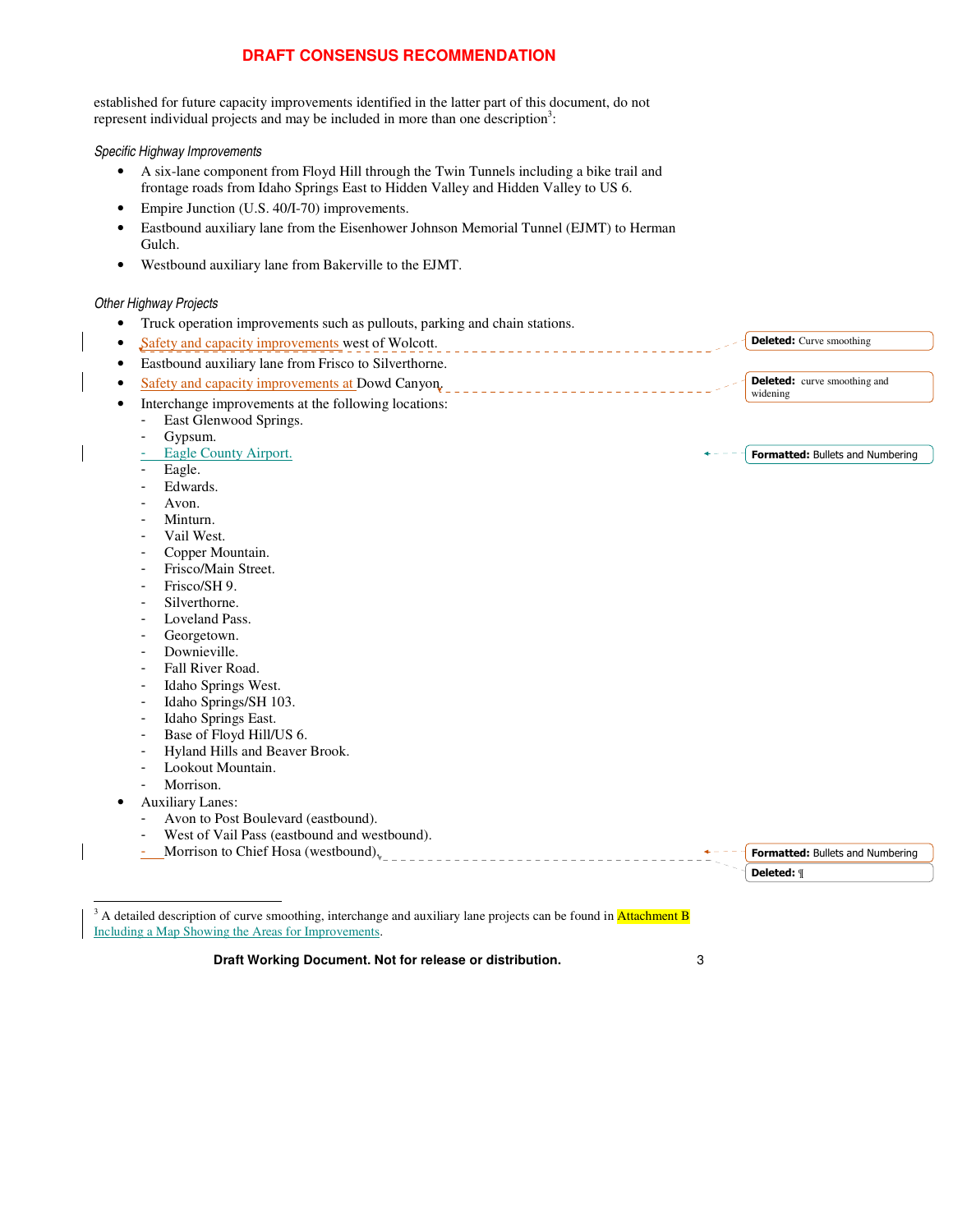#### *Future Stakeholder Engagement*

Ongoing stakeholder engagement is necessary because the aforementioned improvements may or may not fully address the needs of the corridor beyond 2025, and the recommendation does not preclude nor commit to the additional capacity improvements. Further, global, regional, or local trends may have an unexpected affect on travel needs, behaviors and patterns, such as climate change, resource availability, and/or technological advancements. CDOT and FHWA will convene a stakeholder meeting at least once every four years that retains the Collaborative Effort member profile. Such meetings will review the current status of all projects and will consider the following in evaluating the need for additional improvements.

Vision of Corridor – It is acknowledged that the Collaborative Effort has not completed a corridor-wide vision for the future which limits the ability of the group to accurately determine future actions and needs. In order to adequately assess future transportation needs, the Collaborative Effort member profile members, along with additional regional participation need to develop a long-range corridor vision for transportation and mobility. One primary purpose of this endeavor would be used to assist in the evaluation of capacity improvements.

#### *Triggers for Future Capacity Improvements*

Additional highway capacity improvements may proceed if and when:

- The Specific Highway Improvements are complete, and an AGS is functioning through Clear Creek County, or
- Specific Highway Improvements are complete and AGS studies that answer questions regarding the feasibility, cost, ridership, governance, and land use are complete, and indicate that AGS with the Specific Highway Improvements will

OPTION 1: either not satisfy the regional mountain corridor growth vision for 2025, cannot be funded by 2025 or are otherwise deemed unfeasible to implement by 2025,

OPTION 2: not result in highway mobility that meets the purpose and need of the PEIS or 2) that AGS cannot be funded by 2020

OPTION 3: not improve mobility (as measured by a modeled increase in person trip throughput for AGS and the SHI compared to person trip throughput with just the SHI) or OR.

- There are global, regional, or local trends that have an unexpected affect on travel needs, behaviors and patterns, such as climate change, resource availability, and/or technological advancements or \_\_\_\_\_\_\_\_\_\_\_\_\_\_\_\_\_\_\_\_\_\_\_\_\_\_\_\_
- 2020 has arrived.

Assessment of Effectiveness:

The criteria below shall inform, but not limit, the assessment of effectiveness of the AGS and Specific Highway Improvements:

- The improvements improved safety and mobility for all users.
- The improvements responded and adapted to broader global trends that will affect the way we make travel decisions into the future.
- The improvements met all environmental and legal requirements.
- The improvements preserved, restored and enhanced community and cultural resources.
- The improvements preserved, and restored or enhanced ecosystem functions.
- The improvements were economically viable over the long term.

**Draft Working Document. Not for release or distribution.** 4

Deleted: a **Deleted:** parameters Deleted: capacity

# Deleted: ¶

 *Parameters* Deleted: An assessment of the effectiveness of AGS and the Specific Highway Improvements will be performed to determine the need for additional corridor infrastructure improvements

### Formatted: Font: Not Bold

Formatted: Indent: Left: 0.25", First line: 0.5"

Deleted: AGS studies that answer questions regarding the feasibility, cost, ridership, governance, and land use are complete, and indicate that AGS with the Specific Highway Improvements will either not improve mobility or cannot be funded by 2025 or

Formatted: No underline

Formatted: Bullets and Numbering Formatted: Underline

Deleted: 5

Formatted: Bullets and Numbering